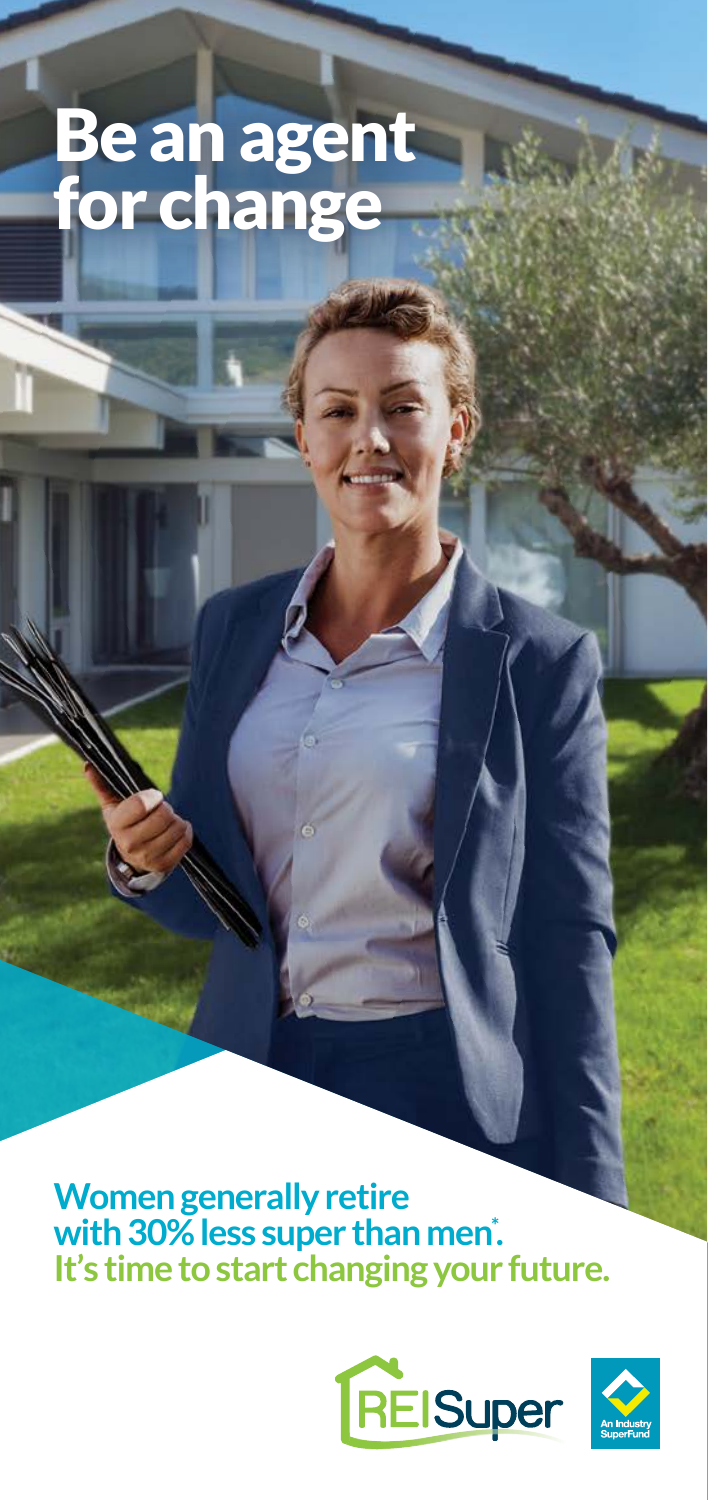# **We're here to help**

When it comes to super, women are retiring with nearly \$67,000 less super than their male counterparts\*.

This is because on average, women still earn between 13% and 19% less than men - despite modern laws and changing attitudes.



Retired Women Retired Men

This is especially worrying, since women tend to live longer than men, and therefore need more money to finance their retirement years.

Not to mention a woman's working life is commonly interrupted by parental leave and caring for loved ones.

# **Your future is in your hands**

As an industry super fund with a majority female membership, REI Super are here to help our members achieve the retirement they dream of.

So we're providing you with seven simple, yet effective ways to boost your super: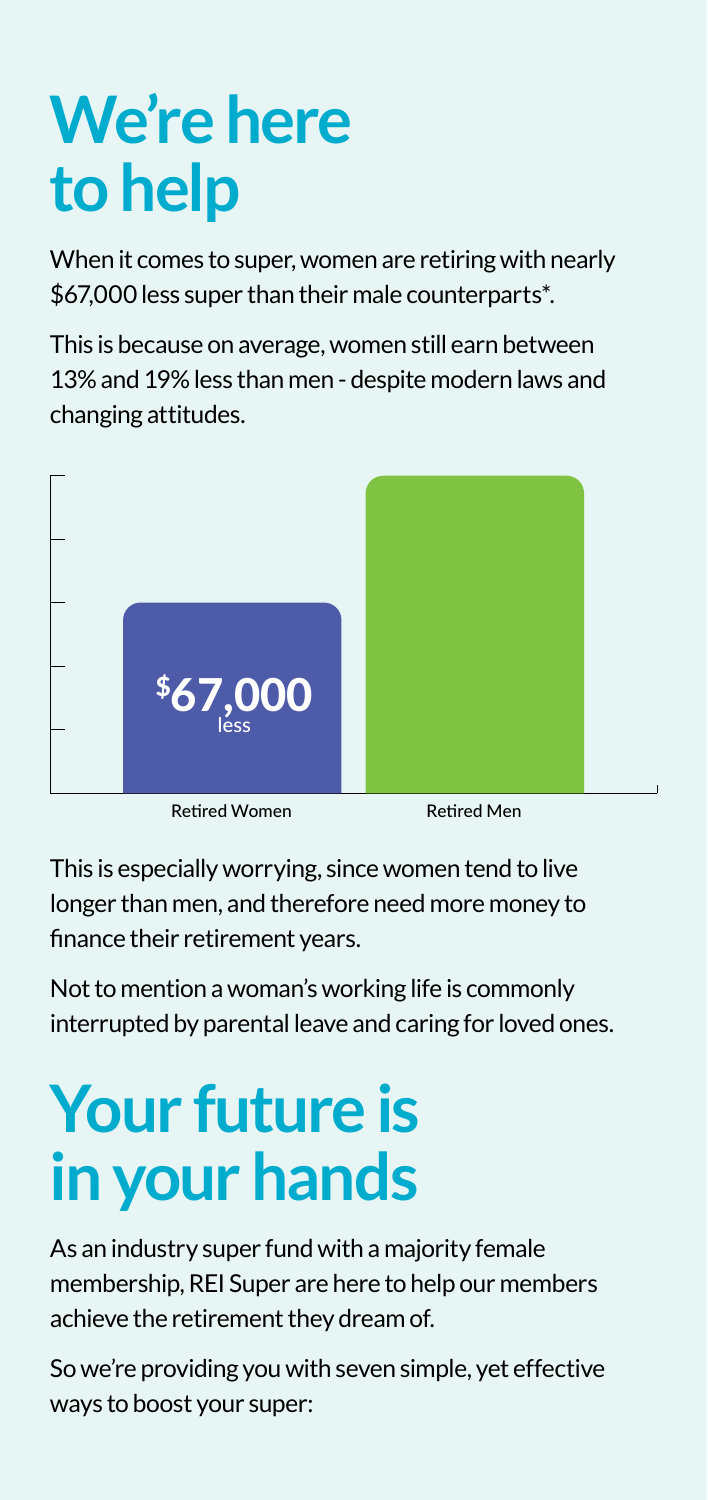## **7 easy ways to take control**

1. Consolidate - save paying multiple fees and insurance premiums by finding and combining your super accounts

2. Contribute more - Even small additional contributions to your account each month can make a big difference to the size of your super account

3. If you have a partner, chat about how they can help boost your balance by making a spouse contribution to your super.

4. Government boost - If you're not on a high income, you can grow your super faster by getting a little boost with a Government co-contribution.

5. Check your investment options - Is your super invested right for you? Are you invested in a conservative option when you should be in growth? Try our investment Risk Profile quiz.

6. Check your insurance - It's a good idea to review your insurance annually, or whenever you have a major life event that impacts your personal financial commitments.

7. Seek financial advice - As an REI Super member, you have access to professional financial advisors who can tailor advice to suit your needs. Call us on 1300 13 44 33.